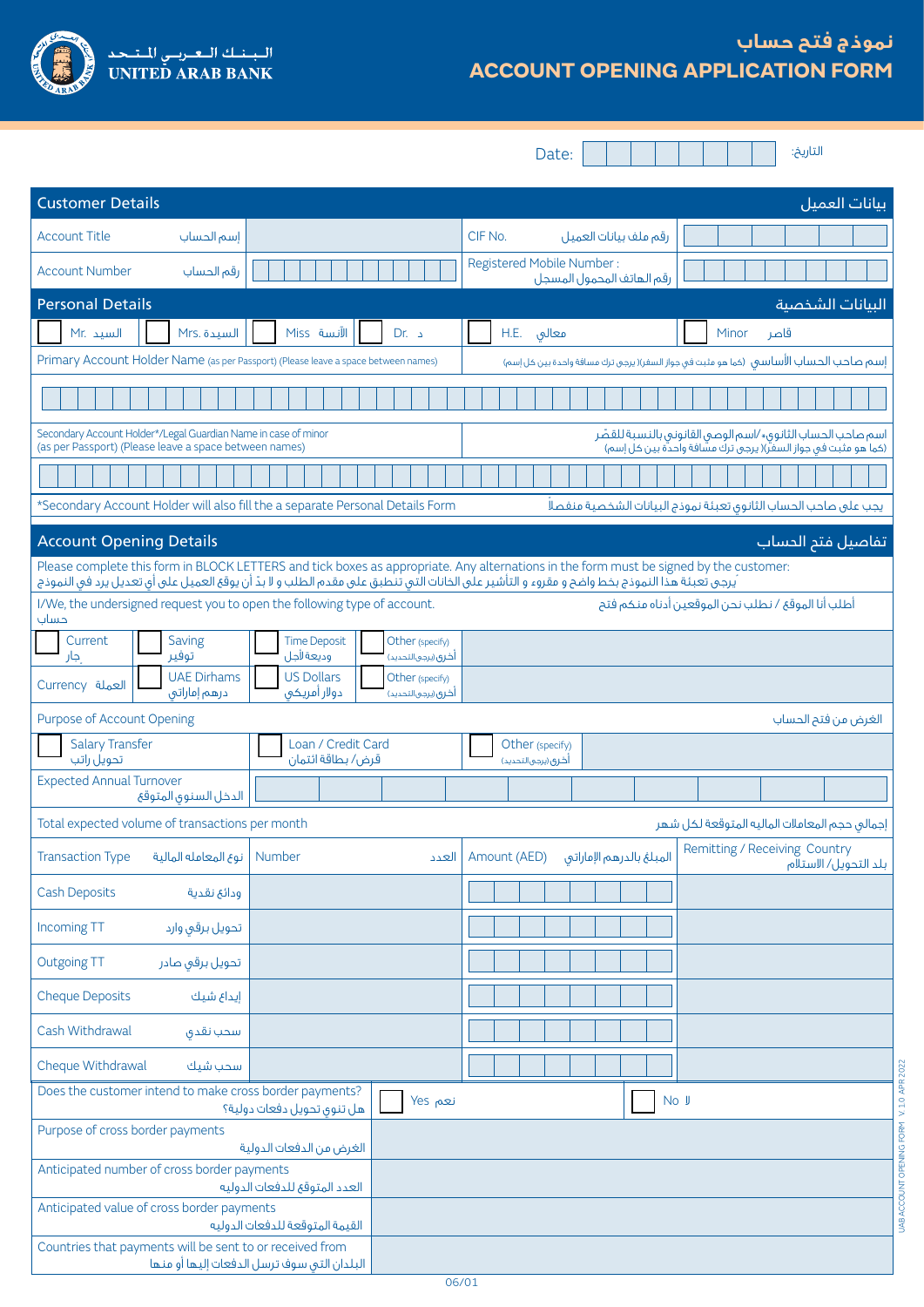| سنسك البغيرسي لليتبحدا<br>UNITED ARAB BANK |
|--------------------------------------------|
|                                            |

| <b>Product and Services Required</b>                                                                                |                                                                                                                                                                                                                                                                                                                                |                                                                 | المنتجات والخدمات المطلوبة                                   |  |  |  |
|---------------------------------------------------------------------------------------------------------------------|--------------------------------------------------------------------------------------------------------------------------------------------------------------------------------------------------------------------------------------------------------------------------------------------------------------------------------|-----------------------------------------------------------------|--------------------------------------------------------------|--|--|--|
| <b>Debit Card</b>                                                                                                   | بطاقة خصم مباشر                                                                                                                                                                                                                                                                                                                | نعم Yes                                                         | No J                                                         |  |  |  |
| Name to be printed on the card (please leave a space between names)                                                 |                                                                                                                                                                                                                                                                                                                                | الاسم على البطاقة يرجى ترك مسافة بين كل إسم                     |                                                              |  |  |  |
| <b>Primary Account Holder</b><br>إسم صاحب الحساب الأساسق                                                            |                                                                                                                                                                                                                                                                                                                                |                                                                 |                                                              |  |  |  |
| Secondary Account Holder (If required)<br>إسم صاحب الحساب الثانوق (إذا كان مطلوبًا)                                 |                                                                                                                                                                                                                                                                                                                                |                                                                 |                                                              |  |  |  |
| <b>Titanium Debit Card</b>                                                                                          |                                                                                                                                                                                                                                                                                                                                | <b>POS Limit</b><br>حد الشراء اليومي                            | Cash Limit<br>حد النقد اليومي                                |  |  |  |
|                                                                                                                     | بطاقة الخصم تيتانيوم                                                                                                                                                                                                                                                                                                           | AED 20000<br>۲۰۰۰۰ درهم إماراتني                                | <b>AED 9000</b><br>۹۰۰۰ درهم إماراتني                        |  |  |  |
| Preferred Language                                                                                                  | اللغة المفضلة                                                                                                                                                                                                                                                                                                                  | English<br>االنجليزية                                           | Arabic<br>العربية                                            |  |  |  |
| <b>Email Address</b><br>(E-statement is Mandatory*)<br>عنوان البريد اإللكتروني<br>(إلزامى إلرسال كشف حساب إلكتروني) |                                                                                                                                                                                                                                                                                                                                |                                                                 |                                                              |  |  |  |
|                                                                                                                     | *If you wish to receive physical statements, kindly visit nearest UAB branch. T&Cs for E-Statements and physical statements apply.<br>إذا كنت ترغب في الحصول على كشف حساب ورقي، يرجى زيارة أقرب فرع من فروع البنك العربي المتحد تسرى الشروط و األحكام على كشوف الحساب الالكترونية والورقية                                     |                                                                 |                                                              |  |  |  |
| SMS Banking Service (on registered mobile number) (Mandatory)                                                       | الخدمات المصرفية عبر الرسائل النصية القصيرة ( وفق رقم الهاتف المتحرك المسجل)                                                                                                                                                                                                                                                   | نعم Yes                                                         |                                                              |  |  |  |
| Cheque Book Request (For Current Account Only)                                                                      | طلب دفتر شيكات                                                                                                                                                                                                                                                                                                                 | نعم Yes                                                         | No J                                                         |  |  |  |
|                                                                                                                     | Fee & charges (Optional/Free) are applicable in accordance with Retail Banking Schedule of Charges, which is available on UAB website (www.uab.ae).<br>تطبق الرسوم و المصاريف إن وجدت ( اختيارية / مجانية ) وفقاً لجدول رسوم الخدمات المصرفية، والتي يمكن الاطلاع عليها من خالل موقع الانترنت للبنك العربي المتحد (www.uab.ae) |                                                                 |                                                              |  |  |  |
|                                                                                                                     | I would like to receive updates about United Arab Bank's product and services, promotions and offers on my registered contact details.<br>أود أن أستقبل تحديثات حول منتجات و خدمات و عروض البنك العربى المتحد على رقم الهاتف المحمول الخاص بى و المسجل لدى البنك                                                               |                                                                 | Yes<br><b>No</b><br>نعم                                      |  |  |  |
|                                                                                                                     | <b>Correspondence Mailing Instructions</b><br>تعليمات المراسلة البريدية                                                                                                                                                                                                                                                        |                                                                 |                                                              |  |  |  |
| What is your preferred mailing address?                                                                             |                                                                                                                                                                                                                                                                                                                                |                                                                 | ما عنوانك البريدق المفضل؟                                    |  |  |  |
| Personal P.O. Box<br>صندوق البريد الشخصى                                                                            | Office P.O.Box<br>صندوق بريد العمل                                                                                                                                                                                                                                                                                             | <b>Personal Email Address</b><br>عنوان البريد الالكترونى الشخصى | <b>Office Email Address</b><br>عنوان البريد الالكترونى للعمل |  |  |  |
| <b>Signature Specimen</b>                                                                                           |                                                                                                                                                                                                                                                                                                                                |                                                                 | نموذج التوقيع                                                |  |  |  |
| <b>Account Title</b><br>إسم الحساب                                                                                  |                                                                                                                                                                                                                                                                                                                                | رقم ملف بيانات العميل<br>CIF No.                                |                                                              |  |  |  |
| <b>Account Number</b><br>رقم الحساب                                                                                 |                                                                                                                                                                                                                                                                                                                                |                                                                 |                                                              |  |  |  |
| <b>Account Operation</b>                                                                                            |                                                                                                                                                                                                                                                                                                                                |                                                                 | تشغيل الحساب                                                 |  |  |  |
| Singly<br>فردی                                                                                                      | Joint (Operating Singly)<br>مشترك(تشغيل فردق)                                                                                                                                                                                                                                                                                  | Joint (Operating Joinly)<br>مشترك (تشغيل مشترك)                 | Other (specify)<br>أخرى (يرجى التحدي)                        |  |  |  |
| <b>Primary Applicant</b>                                                                                            | مقدم الطلب الأساسق                                                                                                                                                                                                                                                                                                             | Signature<br>التوقيع                                            | Signature<br>التوقيع                                         |  |  |  |
|                                                                                                                     |                                                                                                                                                                                                                                                                                                                                |                                                                 |                                                              |  |  |  |
| Secondary Applicant (if required and in case of Joint Account)                                                      | مقدم الطلب الثانوق (إلزامي للحسابات المشتركة)                                                                                                                                                                                                                                                                                  | Signature<br>التوقيع                                            | Signature<br>التوقيع                                         |  |  |  |
|                                                                                                                     |                                                                                                                                                                                                                                                                                                                                |                                                                 |                                                              |  |  |  |
|                                                                                                                     | If ownership percentage not specified, the account holders agree that any credit balance in the account will be considered as equally owned by them.<br>× في حالة الحساب المشترك يطلب تحديد نسبة أسهم كل شريك و بخالفه سوف يعتبر أي رصيد مقيد في الحساب المشترك مملوك بالتساوي.                                                |                                                                 |                                                              |  |  |  |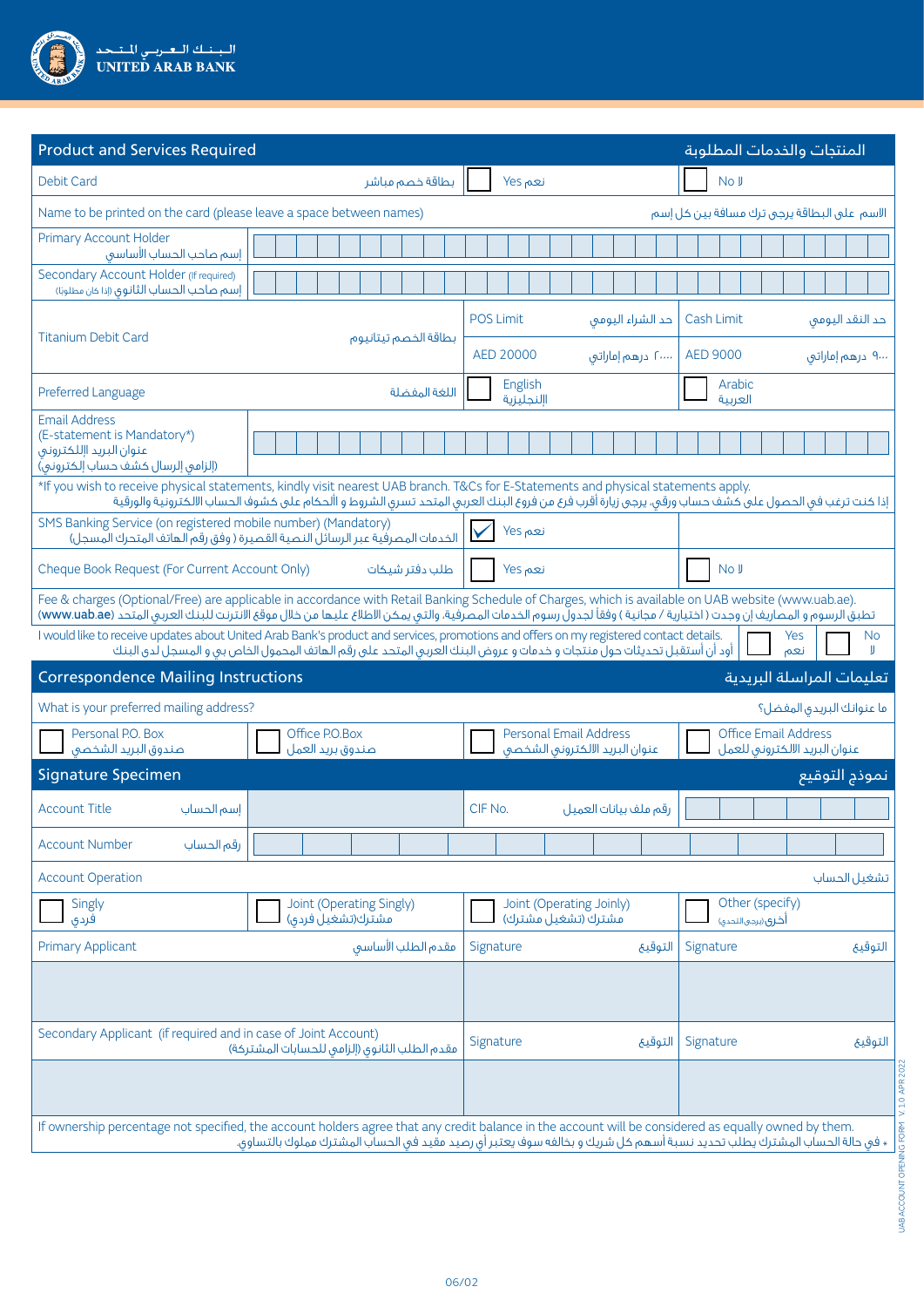

# إقرار العميل العميل المستخدمات المستخدمات المستخدمات المستخدمات المستخدمات المستخدمات المستخدمات المستخدمات ال

Customer Declaration By Each Account Holder Applying Below: I irrevocably and unconditionally declare and agree that.

- 1. All information provided in this application is true, up-to-date, accurate and complete
- 2. The Bank, its subsididiaries, affiliates, agents, third party service prociders and any other party the bank may deem appropriate may validate and verify all or any sucha information, through whatever third party sources it considers appropriate, including without limitation, any federal, emirate or overseas credit refernce agency (e.g. Al Ethiad Credit Bureau or replacement bureau)
- 3. I permit United Arab Bank to (at any time) request any credit references, account statements or other relavant information from my employer, any financial insitution, regulatory body, any credit reference agency/ bureau (including Al Ethihad Credit Bureau and the Central Bank) and/or any other source United Arab Bank selects (each Verification Authority) to assess my credit profile and history and my ability to meet my financial commitments, and I acknowledge that United Arab Bank may rely on such information and shall not be held liable if any such information is incorrect, incomplete or inaccurate. In addition to the aforesaid acknowledgment, for accessing my account statements, I also unconditionally and irrevocably agree to execute any Form, provided by United Arab Bank, either attached as annexure to this application Form or otherwise.
- 4. The Bank may share any such information held about me with any regulators, authorities, or any other third party that the Bank deems appropriate, in accordance with applicable laws and regulations for various purposes, including without limitation credit reference, antimoney laundering, country sanctions compliance, FATCA (or other tax authority reporting), fraud prevention and audit
- 5. I have very carefully read and had fully explained to me the UAB General Terms & Conditions, Schedule of Charges and any Agreements available relating to Account Opening, Regulatory Information, Personal Finances, Credit Cards and any other Bank product or service for which I am applying (either a hard copy of which I have obtained from a branch, an electronic copy of which I have downloaded, or which is disclosed on the Bank's website www.uab.ae. I also agree to routinely refer to the Bank's website to stay updated.
- 6. I hereby assign to United Arab Bank my monthly salaries, end of service benefits and any other dues towards settlement of my liabilities. I further confirm that these instructions are irrevocable and will remain in force until full settlement of my liabilities and all sums due to the bank including interest and any other charges incurred by the bank in connection with granting or recovery of the loan.
- 7. I fully understand what I am entering into and the potential financial and other consequences of my responsibilities in banking with the Bank and using one or more of the Bank's products and services.
- I will provide the Bank with updated personal and other information required by the Bank to maintain my products and services within a reasonable time after any information changes and becomes untrue, outof-date, inaccurate or incomplete
- 9. I understand that the Bank may decline the whole or any part of this application without giving a reason whatsoever and I do acknowledge the fact that I do not have any legal recourse in this respect.
- 10. The Bank has the right to change any of its UAB General Terms and Conditions from time to time and I will become legally bound by such change.
- 11. My continued retention or use of any Bank products or services after the effective date of any change in UAB General Terms & Conditions shall automatically be deemed my acceptance of the change and I shall not object in any dispute that I am not so bound, due to the absence of any physical signature or any UAB General Terms & Condintion, as replaced, amendend, supplemented or delete from time to time.
- 12. The Bank shall be entitled to close one or all my accounts or terminate any other product or services if any information provided by me is subsequently found to be untrue, out-of-date, inaccurate, incomplete or misleading or such account has been or is being used for any illegal purpose, or for any other reason that the Bank, at its sole discretion, may find reasonable.
- 13. Inactive account due to (no debit transaction by Customer and/or KYC update) for a specific period of time will be moved to dormancy as per UAECB regulation.

إقـرار العميـل (لـكل صاحـب حسـاب)( الأساسـى و الثانـوي /المشـترك إن وجـد )بالشـروط واألحـكام المدرجـة أدناه

ُقـر بشـكل نهائـي ودون أي شـرط وأوافـق على مـا يلي: أ

- . أن جميـع المعلومـات المقدمـة فـي هـذا الطلـب صحيحـة وحديثـة ودقيقـة وكاملـة.
- r. يجــوز للبنــك وشــركاته الفرعيــة وشــركاته التابعــة و وكلائـه ومقــدم الخدمـات مــن<br>الغيــر و أى طـرف يــراها البنــك مناسـبًا أن يتحقـق مــن صالحيــة جميــع أو أى مــن هــذه الغيــر و اي طـرف يــراها البنــك مناسـبًا ان يتحقـق مــن صالحيــة جميــع او اي مــن هــذه<br>المعلومـات مــن خــلال أي مصــادر أخــرى حســب مـا يــراه البنــك مناسبـــآ بمــا فــى ذلــك ً علــى ســبيل المثـال لا الحصـر اي وكالــة تصنيــف إئتمانــى إتحاديــة او فــي اي إمـارة او وكالــة خارجيــة (مثــل شــركة الإتحـاد للمعلومـات الائتمانيـة او اي شــركة بديلــة).
- . أفـــوض البنـــك العـربـــي المـتحــد أن يطـلــب )فــي أي وقــت( أي تصـنـيــف ائــتـمــاني أو كــشــوف حسابــات أو غيـــر ذلـــك مــن المعـلـومـــات مــن أي جهــة عمــل أعمـل لديهـا أو مؤسسـة ماليـــة أو جـهــة تنظيـميــة أو وكالــة تصنِيـف إئتمانــى )بمـا فــى ذلـك شـركــة االتحـاد للمعلومــات االئتمانيـة أو البنـــك المــركـــزي) أو أي مصــدر معلومــات آخــر يختـــاره البنــك العربــى المتحــد )والتــى تعتبــر كل منهــا ســلطة تحقــق( مـن أجــل تقييــم محفظتــي الائتمانيـة و تـاريخــق وقــدرتي علــي الوفـاء بالتزاماتــي الماليــة وأقــر أنــه يجــوز للبنـك العربـي المتحـد أن يعـتـــمد علـى هـــذه المعـلـومـــات وال يتـحمـــل البنـــك أي مسـؤولـيـــة عـــن خطــأ أو نـقـــص أو عــدم دقــة هــذه المعلومــات. باإلضافـة إلــى اإلقـرار الســابق، فإنــي أوافــق - بخصــوص الدخــول إلـــى كشـــوف الحســـاب - بشـــكل نهائـــي وبـــدون شـــرط أن أوقـــع أي نمـــوذج يقدمـــه لـــي البنـــك العربـــي المتحــد ســواء فــي شــكل مرفــق لنمــوذج الطلــب هــذا أو بــأي طريقــة أخــرى.
- . يجـــوز للبنـــك العربـــي المتحـــد أن يشـــارك تلـــك المعلومـــات التـــي يحتفـــظ بهـــا بشــأني مــع أي جـهــآت تنظيميــة أو ســـلطات أو أي طـــرف ثالــث حســب مــا يــراه البنــك<br>مناســبا وفــق القوانيــن واللوائــح الســارية ولأي غــرض بمــا فـي ذلٍـك عـلـى سـبيل مناســبًا وفــق القوانيــن واللوائــح الســارية ولاي غــرض بمــا فــي ذلـك علــى ســبيل<br>المثــال لا الحصــر هيئــات التصنيــف الائتمانـى و مكافحــة غســيل الأمـوال و الامتثـال للعقوبــات المفروضــة عـلــى الــدول وقانــون الامتثـال لحســاب الضرائـب الاجنبيـة "فاتــكا" (أو غيرهــا مــن الســلطات الضريبيــة) لمنــع الاحتيـال وكشــفه.
- . لقــد قـرأت بعنـايــة وتلقـيــت شــرح كـامــل للشــروط األحـكام الخـاصـــة بالبنــك العـربــي المتحــد و ملحــق الرســـوم و االتفاقيـة المتاحـــة بخصـــوص فتـــح الحســــاب والمعلومـات التنظيميـة و التمويـات الشـخصية وبطاقـــات االئتمـــان وغيرهـــا مـــن منتجـــات البنـــك أو خدماتــه التـــق أقــدم الطلــب بشــأنـها )ســواء فــي شــكل نسـخة ورقيــة والتــي أحصـل عليهــا مــن أي فــرع أو فــي شــكل نســخة إلكترونيــة أحملهــا أو تكــون منشــورة علــى www.uab.ae البنــك موقــع أوافــق أن أتصفــح موقــع البنــك العربــي المتحــد االلكترونـي بشــكل دوري لالطـاع علــى

آخــر التحديثــات والتعديــات.

- . أتنــازل للبنــك العربــي المتحــد بموجــب هــذا اإلقرار عــن راتبــي الشــهري و مكافــأة نهايــة خدمتــي و أي مســتحقات أخــرى مقابــل تســوية إلتزاماتــي، كمــا أؤكــد مــرة أخــرى أن هـــذه التعليمـــات نهائيـــة وســـوف تبقـــى ســـارية إلـــى حيـــن تســـوية إلتزاماتـــي وجميـــع المبالـــغ بالكامـــل بمـــا فـــي ذلـــك الفائـــدة و أي رســـوم يتكبدهـــا البنـــك فـــي ســـبيل منحـــي القـــرض أو إســـترداده.
- . أفهـــم تمامــً مـــا أوقـــع عليـــه والتبعـــات الماليـــة أو غيـــر الماليـــة المحتملـــة بخصـــوص مســـؤولياتي عـــن التعامـــل البنكـــي مـــع البنـــك وإســـتخدام واحـــد أو أكثـــر مـــن منتجاتـــه وخدماتـــه.
- . ســـوف أزود البنـــك العربـــي المتحـــد بالمعلومـــات الشـــخصية المحدثـــة وغيرهـــا مـــن المعلومـــات التـــي يطلبهــا البنــك لمواصلــة تقديــم منتجاتــه وخدماتــه خـال وقــت معقــول وعقــب حـّــدوث أي تغييــر فــي أي مــن هــذه المعلومــات أو إذا أصبحــت غيــر صحيحـــة أو غيـــر محدثـــة أو غيـــر دقيقـــة أو ناقصـــة.
- . أفهــم أنــه يجــوز للبنــك العربــي المتحــد أن يرفــض الطلــب بشــكل كلــي أو جزئــي دون إبــداء أســباب وأقــرّ بموجبــه أنــه ليــس لــي أي حــق قانونــي تجــاه البنــك فــي هــَذا<br>المــدد
- 10.يتمتــع البنــك العربــي المتحــد بالحــق فــي تغييــر أي مــن شــروطه وأحكامــه العامــة مــن وقــت آلخــر وأوافــق علــى االلتزام بــأي مــن هــذه التغييــرات.
- 11.يعتبـــر إســـتمراري فـــي إســـتخدام منتجـــات البنـــك العربـــي المتحـــد أو خدماتـــه بعـــد تاريـــخ ســـريان أي تغييــر فــي الشــروط و األحــكام العامــة الخاصــة بالبنــك بمثابــة قبــول منــي لهــذا التغييــر وال يجــوز لــي أن أعتــرض، خــال أي نــزاع، أو أتــذرع بأنــي غيــر ملــزم بهــذا التغييــر بحجــة عــدم توقيعــى علــى الشــروط والاحــكام العامــة الخاصــة بالبنــك بصيغتهـا البديلــة او المعدلــة او التكميليــة او حســب المحــذوف منهـا مــن وقــت لاخـر.
- 12.يحـــق للبنـــك العربـــي المتحـــد أن يغلـــق أحـــد حســـاباتي أو جميعهـــا وأن ينهـــي أي منتجــات او خدمــات ُ اخــرى إذا ثبــت فيمــا بعــد ان اي مـن المعلومــات المقدمــة منــي .<br>. غيــر صحيحــة او غيــر محدثـة او غيــر دقيقــة او ناقصــة او مضللــة او ان هـــذا الحســاب يســتخدم لأغــراض غيــر قانونيــة أو لأي ســبب آخــر يــراه البنــك معقــولا وفــق تقديــره المنفـــرد.
	- 13.الحســـابات الغيـــر نشـــطة بســـبب )عـــدم وجـــود حـــركات خصـــم عـــن طريـــق العميـــل و/أو لــم يتــم تحديــث البيانــات "إعـرف عميلـك") لمــدّة معينــة مــن الوقــت سـيتم<br>تحويلهـا كحسـابات خامــدة حســب تعليمـات المصــرف المركــزى لدولــة الإمارات<br>تحويلهـا كحسـابات خامــدة حســب تعليمـات المصــرف المركــز العربيـــة المتحـــدة.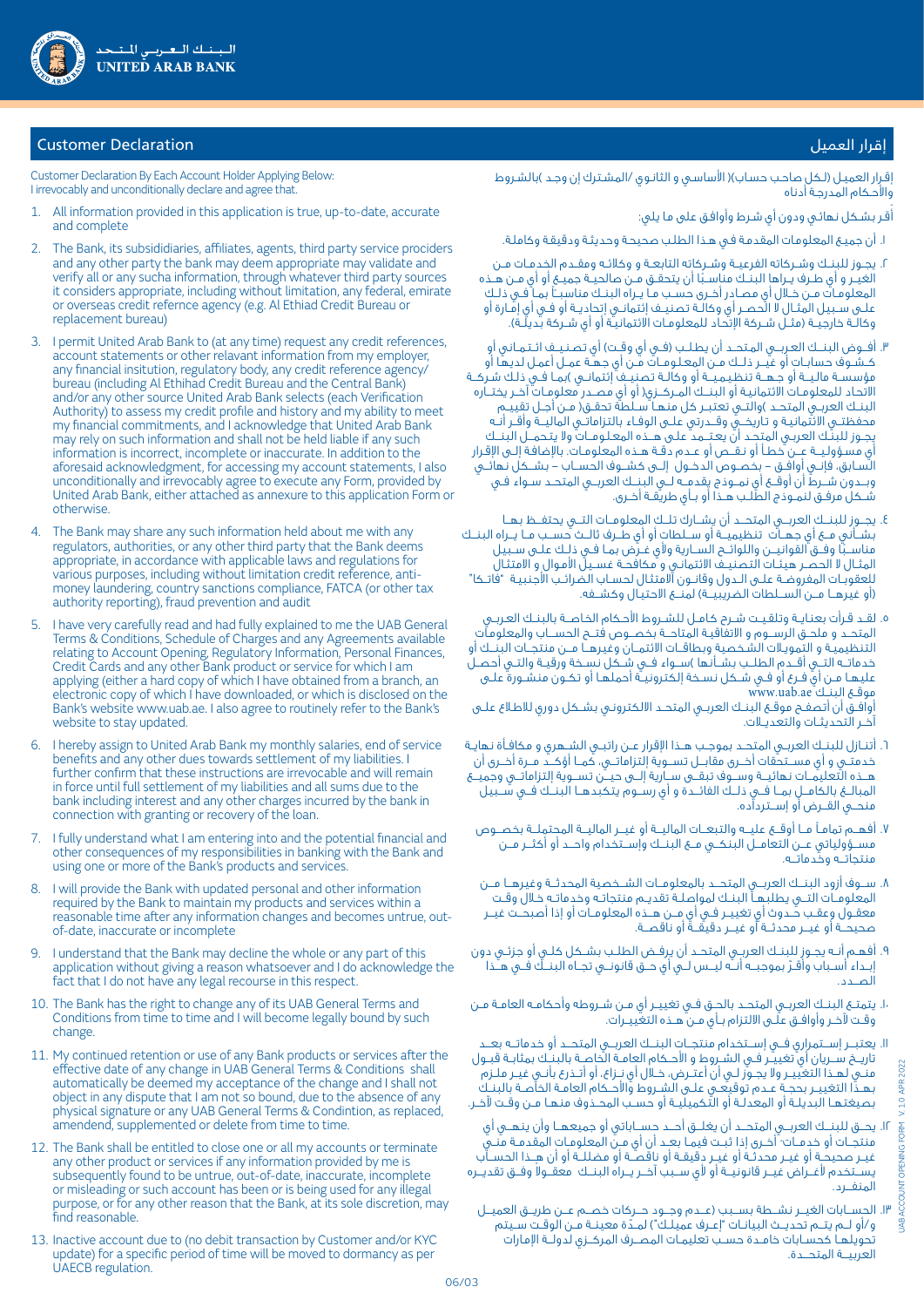

- 14.إذا تـــم تحويـــل الحســـاب كحســـاب خامـــد فـــإن الرصيـــد المتـــاح )إن وجـــد) ســـيتم تحويلـــه إلـــي المصـــرف المركــزي لدولــة اإلمـارات العربيــة المتحــدة، ال يتحمــل البنــك العربــي المتحــد و/أو المصــرف المركــزي لدولــة اإلمـارات العربيـــة المتحـــدة مســـؤلية دفـــع أى فوائـــد علـــى الرصيـــد حســـب االتفـاق المبـــرم بيـــن العميـــل و البنـــك.
- 15.فـــى حـــال مطالبـــة العميـــل للرصيـــد المتـــاح عندمـــا يكـــون الحســـاب خامـــدا، يجـــب علـــى العميـــل مراجعـــة البنـــك العربـــي المتحـــد لتقديـــم مطالبـــة ماليـــة و تحديـــث البيانــات (إعــرف عميلــك).
- 16.صــدرت األحـكام والشــروط العامــة الخاصــة بالبنــك وملحــق الرســوم وأي إتفاقيــات أو أي نسـخة إلكترونيــة منشـورة علــى موقـع البنــك الإلكترونـي باللغـة العربيــة واللغـة االنجليزية وفــي حــال وجــود أي نــزاع أمــام المحاكــم أو أي ســلطات مختصــة فــي دولــة الإمارات العربيــة المتحــدة أو فــّي حـال وجـود أي تضــارب بيــن النـصيــن، يعتــد بالنــص المحــرر باللغــة العربيــة حتــى لــو أن الطــرف اآلخـر ال يجيــد اللغــة العربـيـــة تحـــدثًا أو كتابــة.
- 14. If account moved to dormancy, available account balance if any will be transferred to CBUAE (Central Bank of United Arab Emirates), neither UAB and/or CBUAE will be liable to pay any interest on the balance as per contract between customer and the bank.
- 15. In case of Customer would like to claim any available balance when account moved to dormancy, Customer should contact UAB to submit the request for claim along with valid KYC (Know Your Customer)
- 16. This Application, The Bank's General Terms and Conditions, Schedule of Charges, any Agreements or any electronic copy which is disclosed on the Bank's website are made in two languages (English and Arabic) and, in the event of any dispute before the courts or other competent authorities in the United Arab Emirates, if there is a contradiction between the two texts, the Arabic text shall prevail (even if do not either speak, write or understand Arabic).

| Customer's Signature & Date                                                                                                                                                                                                                                                                                                                                                                                                                                                                                                                                                                                                                                                                                                                                                                                                                                                                                             | توقيع العميل و التاريخ |                         |  |  |
|-------------------------------------------------------------------------------------------------------------------------------------------------------------------------------------------------------------------------------------------------------------------------------------------------------------------------------------------------------------------------------------------------------------------------------------------------------------------------------------------------------------------------------------------------------------------------------------------------------------------------------------------------------------------------------------------------------------------------------------------------------------------------------------------------------------------------------------------------------------------------------------------------------------------------|------------------------|-------------------------|--|--|
| In all situations and at any point of time during the Customer's relationship with the Bank, the Customer shall be solely responsible for all consequences<br>that may result due to the Customer's failure to meet the Bank's requirements, and/or non-compliance or breach of the relevant terms and conditions<br>under any of the Bank's products/services. The consequences may vary depending on the nature and type of Bank's product/service that the customer<br>subscribes to. The Bank shall in no event bear responsibility for any claims, proceedings, damages or losses caused by such act nor for indemnification to<br>the Customer or third party in this regard.<br>  في جميع المواقف و في أي وقت أثناء علاقة العميل بالبنك، يكون العميل وحده مسؤولاً عن كافة العراقب النائب في تلبية متطلبات البنك و/أو عدم امتثاله أو خرقه لأية شروط<br>  أو أحكام ذات صلة بخدمات أو تسميلات قد طلبها العميل من ال |                        |                         |  |  |
| Self-Certification                                                                                                                                                                                                                                                                                                                                                                                                                                                                                                                                                                                                                                                                                                                                                                                                                                                                                                      |                        | ا <u>لا</u> قرار الشخصص |  |  |
|                                                                                                                                                                                                                                                                                                                                                                                                                                                                                                                                                                                                                                                                                                                                                                                                                                                                                                                         |                        |                         |  |  |

| ' CIF No.<br>ُ رقم ملف بيانات العميل                            |  |
|-----------------------------------------------------------------|--|
| Name (As per Passport)<br>.   الاسم (كما هو مثبت في جواز السفر) |  |

# نموذج الإقرار الشخصي للأفراد بخصوص قانون الامتثال لحساب الضراب الأجنبية "فاتكا " \_\_\_\_\_\_\_\_\_\_\_\_\_\_\_\_\_\_\_<br>نموذج الإقرار الشخصي للأفراد بخصوص قانون الامتثال لحساب الضراب الأجنبية "فاتكا "

Completion of this form is mandatory in accordance with UAE Central Bank requirements and its notices 321/2013 dated 19 November 2013 and 150/2014 dated 26 May 2014.

| يلزم تعبئة هذا النموذج وفق متطلبات بن الإمارات العربية المتحدة المركز ى وإخطاراته رقم ٢٠١٣/٣/١٢ المؤرخة ١٩ نوفمبر ٢٠١٣، ٢ المؤرخة ٢٦ مايو ٢٠١٤، المؤرخة ٢٦ مايو ٢٠١٤ |                                                                                                     |  |  |  |  |
|----------------------------------------------------------------------------------------------------------------------------------------------------------------------|-----------------------------------------------------------------------------------------------------|--|--|--|--|
| Do you hold any other nationality than the one declared?<br>هل تحمل أي جنسية أخرق بخلاف تلك المعلن عنها؟                                                             | نعم Yes<br>No J                                                                                     |  |  |  |  |
| Please mention the other nationality(ies)<br>يرجى ذكر الجنسية/ الجنسيات الأخرى                                                                                       |                                                                                                     |  |  |  |  |
| Please tick below as appropriate:                                                                                                                                    | يرجى التأشير فى الخانات التالية حيثما ينطبق                                                         |  |  |  |  |
| am not a U.S. Person and confirm as follows:                                                                                                                         | أنا لست مواطن أمريكي و أؤكد ما يلي                                                                  |  |  |  |  |
| I was not born in the U.S.<br>a <sub>r</sub>                                                                                                                         | آ . إنى لم أولد في الولايات المتحدة الأمريكية                                                       |  |  |  |  |
| I do not have a U.S. Passport<br>b.                                                                                                                                  | ب . لا أحمل جواز سفر أمريكي                                                                         |  |  |  |  |
| do not hold a U.S. green card<br>C <sub>1</sub>                                                                                                                      | ج . لا أحمل بطاقة خضراء أمريكية                                                                     |  |  |  |  |
| do not have an address in the U.S.<br>d.                                                                                                                             | د. ليس لم عنوان فى الولايات المتحدة الأمريكية                                                       |  |  |  |  |
| I have not provided a "care of" or a U.S. P.O. Box as my address<br>е.                                                                                               | ه . لم أقدم عنوان (لعناية) أو صندوق بريد أمريكي على أنه عنواني                                      |  |  |  |  |
| I have not instructed the bank to hold my mail<br>f.                                                                                                                 | و . لم تصدر عنى تعليمات للبنك للاحتفاظ ببريدق                                                       |  |  |  |  |
| do not have a U.S. phone number<br>g.                                                                                                                                | ز . لا أملك رقم هاتف أمريكي                                                                         |  |  |  |  |
| I do not have standing payment instructions to transfer money to or<br>h.<br>from the U.S.                                                                           | ح . ليس لدى أى تعليمات سداد فى الوقت الحالى لتحويل أموالى إلى الولايات<br>المتحدة الأمريكية أو منها |  |  |  |  |
| If you have NOT confirmed ALL of the above statements, you must please also complete "W9 form or the W-8Ben form" as applicable.                                     |                                                                                                     |  |  |  |  |

إذا لم تؤكد جميع البيانات السابقة، يتحتم عليك تعبئة نموذج 9W أو نموذج 8W-Ben حسب ما ينطبق .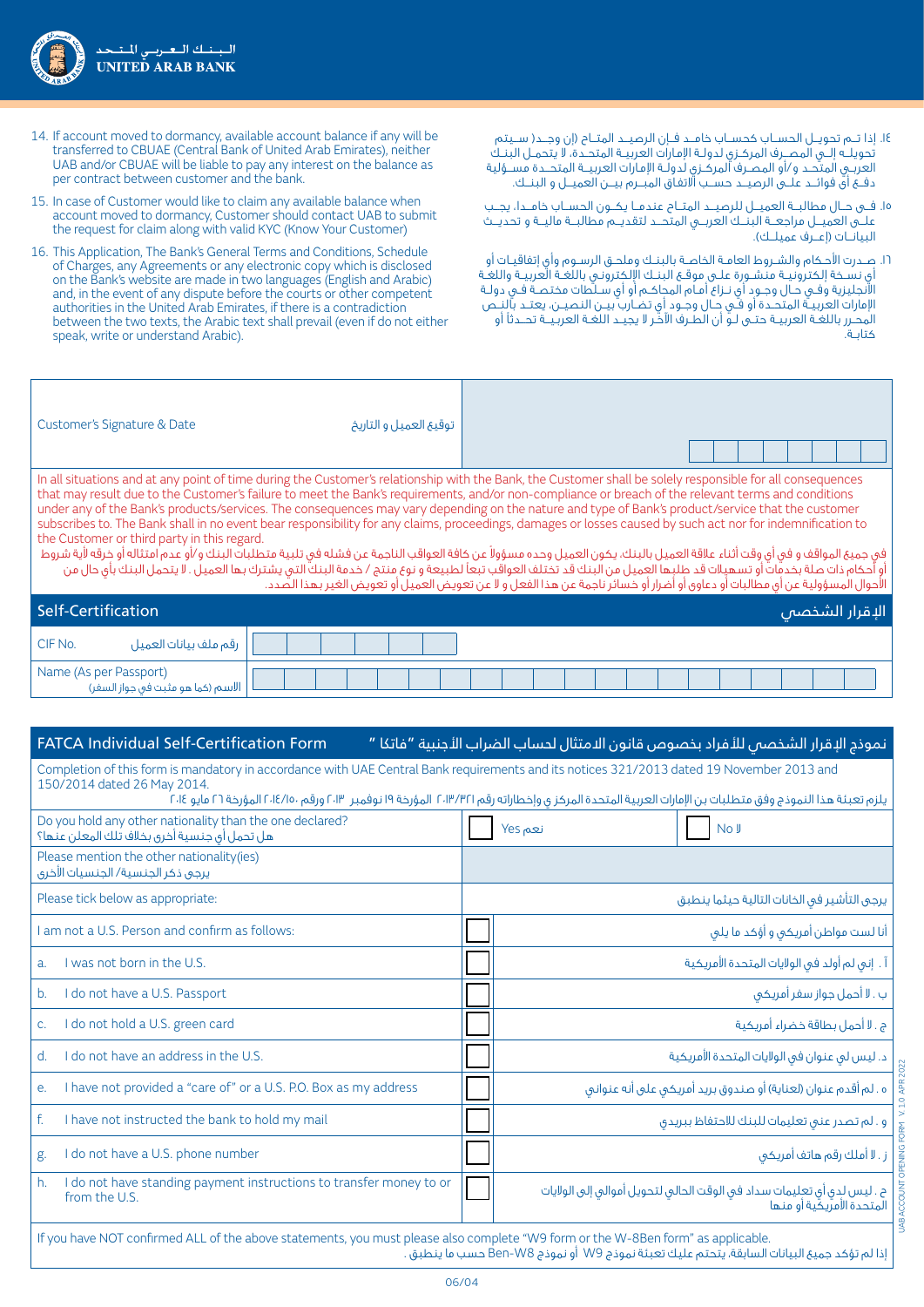| <b>CRS</b> Individual Self-Certification Form                                                                                                                                                                                                                                                                                                                                                                                                                                                                                                                                                                                                                                                                                                                                                                                                                 |   | نموذج الإقرار الشخصص للأفراد بخصوص معيار الإبلاغ الموحد |            |                                                                                                                                                                                                                                                                                                                                                                                                                                                                                                                                                                                                                                                                                                                                                                                                                                                                                                                                                                                |                                                                                                                       |  |
|---------------------------------------------------------------------------------------------------------------------------------------------------------------------------------------------------------------------------------------------------------------------------------------------------------------------------------------------------------------------------------------------------------------------------------------------------------------------------------------------------------------------------------------------------------------------------------------------------------------------------------------------------------------------------------------------------------------------------------------------------------------------------------------------------------------------------------------------------------------|---|---------------------------------------------------------|------------|--------------------------------------------------------------------------------------------------------------------------------------------------------------------------------------------------------------------------------------------------------------------------------------------------------------------------------------------------------------------------------------------------------------------------------------------------------------------------------------------------------------------------------------------------------------------------------------------------------------------------------------------------------------------------------------------------------------------------------------------------------------------------------------------------------------------------------------------------------------------------------------------------------------------------------------------------------------------------------|-----------------------------------------------------------------------------------------------------------------------|--|
| Please complete the following table indicating:<br>1) where the Account Holder is a tax resident;<br>2) the Account Holder's TIN for each country indicated<br>If the Account Holder is a tax resident in more than three countries<br>please use a separate sheet. If a TIN is unavailable please provide the<br>appropriate reason A, B OR C as follows:<br>REASON A The country where the Account Holder is liable to pay tax does<br>not issue TINs to its residents<br>REASON B The Account Holder is otherwise unable to obtain a TIN or<br>equivalent number (Please explain why you are unable to obtain a TIN in the<br>below table if you have selected this reason)<br>REASON C No TIN is required.<br>(Note. Only select this reason if the authorities of the country of tax<br>residence entered below do not require the TIN to be disclosed). |   |                                                         |            | <b>يرجى تعبئة الجدول التالي لتوضيح ما يلي:</b><br>١) ما إذا كان صاحب الحساب مقيمًا ضريبيًا<br>٢) توضيح رقم التعريف الضريبي لصاحب الحساب في كل بلد<br>إذا كان صاحب الحاسب مقيمًا ضريبيًا في أكثر من ثلاث دول، يرجى استخدام<br>ورقة منفصلة في حال عدم توافر رقم التعريف الضريبي، يرجى اختيار السبب<br>المناسب من بين الأسباب ('أ'' و''ب'' و''ج') التالية:<br>السـبب (آ): لأن البلـد الـذى يكـون صاحـب الحسـاب فيـه ملـزم بدفـع ضرائـب لا يصـدر آرقـام<br>تعريفيـة ضريبيـة للمقيميـن فيها،<br>السبب (ب) لأن صاحب الحساب غير قادر لأى سبب آخر على الحصول على الرقم التعريفـى<br>الضريبــى أو رقـم يعادلـه (يرجـى بيـان سـببّ عـدم قدرتـه علـى الحصـول علـى الرقـم<br>التعريفـــي الضريبـــي فـــي الجــدول التالــي فــي حــال التأشـير علــي هــذا الســبب)،<br>السـبب (ج): ليـس مطلَّوباً الحصـول علـَّى رقَّم التعريـف الضريبـى<br>ملاحظة: لا تختـر هـذا السـبب إذا كانـت السـلطات فـى بـلـد الإقامة الضريبيــة الموضحـة أدنـاه<br>لا تطلب الكشـف عـن الرقـم التعريفـى الضريبـى |                                                                                                                       |  |
|                                                                                                                                                                                                                                                                                                                                                                                                                                                                                                                                                                                                                                                                                                                                                                                                                                                               |   | Country of tax residence<br>بلد الإقامة الضريبية        | <b>TIN</b> | رقم التعريف الضريبى                                                                                                                                                                                                                                                                                                                                                                                                                                                                                                                                                                                                                                                                                                                                                                                                                                                                                                                                                            | If no TIN available enter reason A/B/C<br>في حال عدم توافر رقم تعريف ضريبي يرجى كتابة<br>السَّبب ۗ "أ" أو "ب ّ أو "ج" |  |
|                                                                                                                                                                                                                                                                                                                                                                                                                                                                                                                                                                                                                                                                                                                                                                                                                                                               |   |                                                         |            |                                                                                                                                                                                                                                                                                                                                                                                                                                                                                                                                                                                                                                                                                                                                                                                                                                                                                                                                                                                |                                                                                                                       |  |
|                                                                                                                                                                                                                                                                                                                                                                                                                                                                                                                                                                                                                                                                                                                                                                                                                                                               | 2 |                                                         |            |                                                                                                                                                                                                                                                                                                                                                                                                                                                                                                                                                                                                                                                                                                                                                                                                                                                                                                                                                                                |                                                                                                                       |  |
|                                                                                                                                                                                                                                                                                                                                                                                                                                                                                                                                                                                                                                                                                                                                                                                                                                                               | 3 |                                                         |            |                                                                                                                                                                                                                                                                                                                                                                                                                                                                                                                                                                                                                                                                                                                                                                                                                                                                                                                                                                                |                                                                                                                       |  |
|                                                                                                                                                                                                                                                                                                                                                                                                                                                                                                                                                                                                                                                                                                                                                                                                                                                               |   |                                                         |            |                                                                                                                                                                                                                                                                                                                                                                                                                                                                                                                                                                                                                                                                                                                                                                                                                                                                                                                                                                                |                                                                                                                       |  |

| Please explain in the following boxes why you are unable to obtain a TIN if you selected REASON B above.<br>يرجى توضيح سبب عدم قدرتك على الحصول على رقم التعريف الضريبى فى المربعات التالية فى حال اختيار السبب (ب) آنفًا. |  |  |  |  |
|----------------------------------------------------------------------------------------------------------------------------------------------------------------------------------------------------------------------------|--|--|--|--|
|                                                                                                                                                                                                                            |  |  |  |  |
|                                                                                                                                                                                                                            |  |  |  |  |
|                                                                                                                                                                                                                            |  |  |  |  |

# الإقرار و التوقيع المستقلة المستقلة المستقلة المستقلة التي تعالى المستقلة التي تعالى التوقيع المستقلة المستقلة

### FATCA Individual Self-Certification

I confirm that the information provided above is true, accurate and complete.

Subject to applicable laws, I authorize the Bank or any of its branches, affiliates or third party designated by it to share my information with domestic and over seas tax authorities, where required, or with any third party nominated by the Bank at its reasonable discretion, to establish my tax liability in any jurisdiction.

Where required by domestic or overseas regulators or tax authorities, I agree that the Bank may withhold from my account(s) any amounts as may be required according to applicable laws, regulations and directives or take any other action/measure as required from such regulators.

I have carefully read the UAB General Terms & Conditions and additional T&Cs relating to Regulatory Information which is disclosed on the bank's website.

I understand to advise the bank within 20 days of any change in circumstances which affect the tax residency status of the account.

### CRS Individual Self-Certification

I understand that the information supplied by me is covered by the full provisions of the terms and conditions governing the Account Holder's relationship with UAB setting out how UAB may use and share the information supplied by me.

I acknowledge that the information contained in this form and information regarding the Account Holder and any Reportable Account(s) may be provided to the tax authorities of the country in which this account(s) is/ are maintained and exchanged with tax authorities of another country or countries in which the Account Holder may be tax resident pursuant to intergovernmental agreements to exchange financial account information. I certify that I am the Account Holder (or I am authorised to sign on behalf of the Account Holder) in respect of all the account(s) to which this form relates.

# الإقرار الشخصي الأفراد بخصوص قانون الامتثال لحسـاب الضرائب الأجنبية "فاتكا"

أقـر بموجـب هـذا أن المعلومـات المقدمة هي معلومـات صحيحة وتامة.

بنــاء علــى القوانيــن المعمــول بهــا، أفــوض البنــك العربــي المتحـد أو أي مـن فروعـه أو الشــركات التابعــة لــه أو أي طــرف ثالــث يعينــه البنــك أن يشــارك بياناتـي مــع أي جهـة ضريبيـة محليــة أو أجنبيــة - إذا لــزم األمر - أو مـــع أي طـــرف ثالـــث يعينـــه البنـــك وفـــق تـقـديــــره المعقــول لتحديــد التزامــي الضريبــي فــي أي مـكان

أوافــق أنــه يجــوز للبنــك العربــي المتحــد - إذا طلبــت أي جهــات تنظيميـة أو سـلطات ضريبيــة أجـنـبـيــة – أن يسـتـقـطــع مــن حسـابــو، أي مبـّـالــغ تكــون مطلــوبــة وفـــق القــوانـيــــن واللـوائــــح والتوجيهات الســـارية وأن يتخـــذ أي إجـــراء أو تدابيـــر تطلبهـــا هـــذه الجهــات.

قــرأت بعنايــة الشــروط و األحكام العامــة الخاصــة بالبنــك العربــي المتحـد و الشـروط و الأحكام الاضافية الخاصــة بالمعلومـات التنظيميــة المنشــورة علـَى موقـع البنـك الالكتروني.

أتعهـــد أن أخطـــر البنـــك العربـــي المتحـــد خـــال 20 يـــوم مـــن حــدوث أي تغييـــر فــي الظــروف إذا كان مـــن شـــأنه التأثيـــر فـــي حالـــة اإلقامة بخصـــوص الضرائــب الخاصـــة بالحســاب.

# اإلقرار الشـخصي لألفراد بخصوص معيار اإلبالغ الموحد

أتفهــم أن المعلومــات التــي قدمتهــا تخضــع لجميــع األحـكام و الشــروط التـي تحكـم العالقــة بيــن صاحــب الحســـاب والبنـــك العربــي المتحـــد والتــي تحـــدد كيفيــة اســتخدام البنـــك العربـــي المتحـــد ومشـــاركته للمعلومــات التـي قدمتهـا.

أقــر بجــواز اإلبــاغ عــن المعلومــات المذكـورة فــي هـذا النمـوذج ومعلومــات صاحـب الحسـاب و أي حســاب / حســابات خاضعــة إلــى الســلطات الضريبيــة فــي البلـد / الســلطة التـي يتبـع لُهـاّ الحسـاب (الحسـابات) وتبادلهـا مـع الســلطات الضريبيــةً لبلــد أو بلــدان أخـرى يـُكـون صاحـــب الحســـاب مقيمـــا بهـــا ألغـــراض الضريبـة وفقــً لالتفاقيـات الدوليــة المنظمـة لتبـادل معلومــات الحســاب الماليــة. كمــا أقــر بأننــي صاحــب الحسـاب / الحســابات )أو أنـي المفـوض بالتوقيــع نيابـة عــن صاحـب الحسـاب / الحسّابات) المتعلقـة بهـذا النمـوذج.